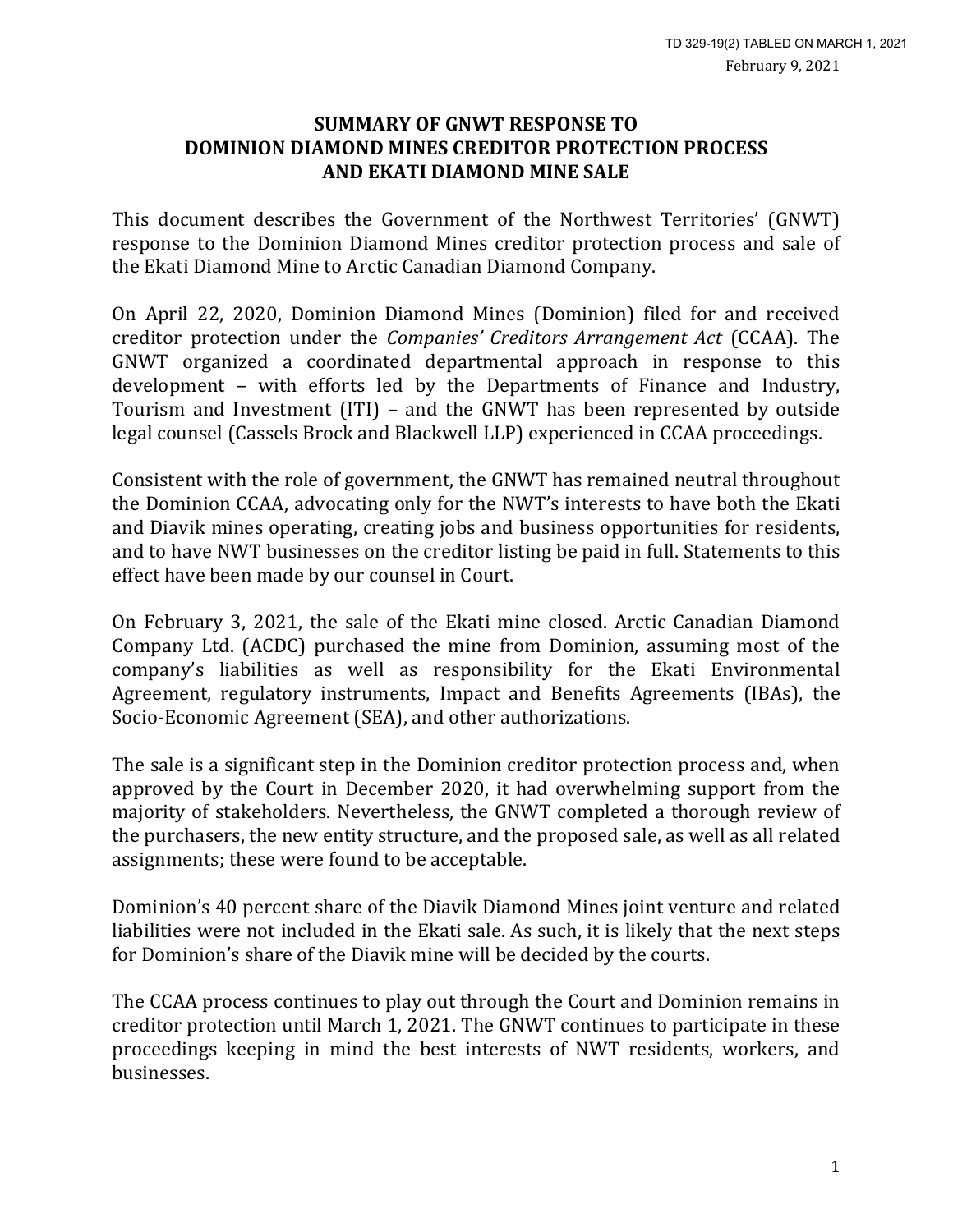## **NWT Creditors**

When Dominion filed for creditor protection, the list of known creditors included \$155 million in claims, of which approximately \$13.2 million was owing to NWTbased companies. (The bulk of the debt (\$130 million) was outstanding to Dominion Diamond Mines Canada ULC.) However, this creditor list only included invoices outstanding as of April 22, 2020, so it is likely that there are additional amounts owing.

The Ekati mine sale to ACDC included US\$85 million in working capital to fund certain assumed liabilities (e.g. payments to trade creditors), mine operations, and other general purposes. Notably, this amount increased by US\$15 million from the bid approved in December. Within this working capital funding, US\$20.5 million was earmarked as a Cure Funding Amount to be used first for essential contract payments, followed by payments on other contracts.

Confidential negotiations took place between ACDC, Dominion, and NWT trade creditors; the GNWT was not a party to these negotiations. It was understood that Dominion had previously been in negotiations with larger suppliers to reduce their liabilities in exchange for life-of-mine contracts with the Ekati mine. If such arrangements were made with some suppliers, more of the Cure Funding Amount would have been available for payments to smaller creditors.

As of February 3, 2021, there are \$21.6 million in miners liens filed by 10 businesses against the Ekati leases in a process authorized under the *Miners Lien Act*. These liens act as a form of security for the filing applicant. Normally, once liens have been filed with the Court, leases are not transferred until the liens have been discharged; however, in this case, the Court has approved miners liens as "Permitted Encumbrances" that transferred to the purchaser with the sale. This is further supported by the *Mining Regulations* which state that "transfer of a recorded claim or a lease, or any interest in either, is subject to all judgments, orders liens and other encumbrances that were recorded against the claim or lease, or any interest in them, at the time of the recording of the transfer." (Section 82 (3))

#### **Employment**

Ekati is a major employer. The Ekati mine has normally supported approximately 1,300 workers, including direct and ancillary employment. Of these, about 680 have typically been NWT residents. Since it opened, Ekati is responsible for more than [1](#page-1-0)7,000 person-years<sup>1</sup> of Northern employment.

<span id="page-1-0"></span> <sup>1</sup> Employment is expressed in Person Years. Person Years (PY) is defined as 2,140 hours, equivalent to a year of two weeks in and two weeks out rotation.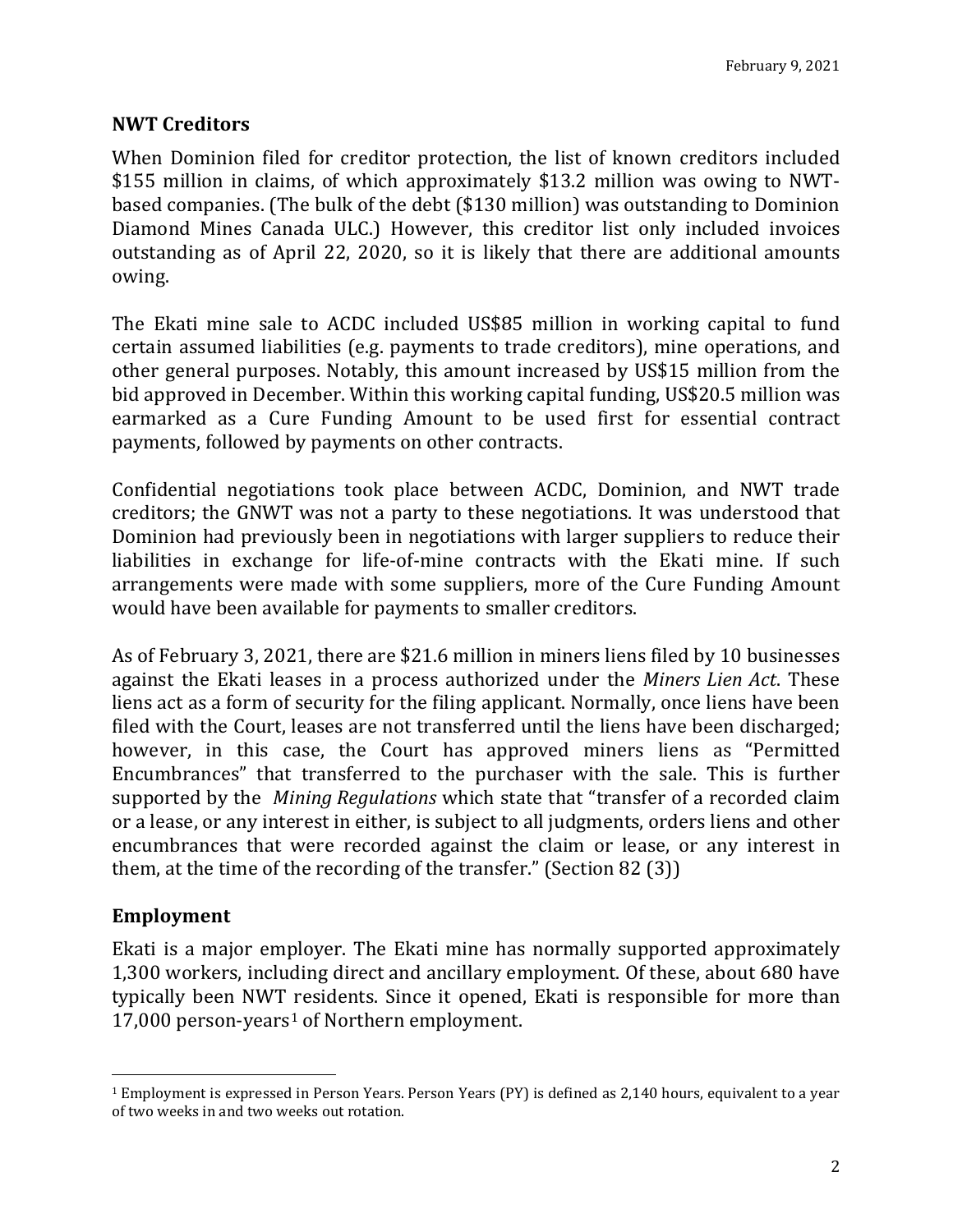The restart of operations at the Ekati mine on January 20, 2021 was good news for the territory. Most of the 391 previously furloughed workers have returned to the mine site and full recall back to work is expected by February 25, 2021. ACDC has additional vacancies to fill, many of which are anticipated to be filled by Northern workers and Northern Indigenous workers.

## **Impact Benefit Agreements**

ACDC has provided evidence that Ekati's Impact Benefit Agreements (IBAs) with the Thicho Government, Akaitcho Government, North Slave Métis Alliance, and Kitikmeot Inuit Association will continue to be in effect. These agreements provide for mine-related training, employment, business development, and capacitybuilding. IBAs are private agreements negotiated directly between the project developer and Indigenous groups.

## **Due Diligence Review of the Sale**

After the court approved the sale on December 11, 2020, the GNWT worked diligently to complete a fulsome review of ACDC to ensure that they can meet the regulatory, financial and social commitments of the Ekati mine. Key to the GNWT's due diligence was a review of ACDC's financial and operational capacity, undertaken with the assistance of external financial advisors (Ernst & Young Orenda Corporate Finance Inc. and PricewaterhouseCoopers).

The GNWT's review found the purchaser and the proposed sale acceptable. At closing, informed by the results of our review, new securities were accepted and the following assignments were made from Dominion to ACDC:

- The Ekati Environmental Agreement;
- Mineral leases;
- Surface leases; and
- The Socio-Economic Agreement.

At the sale closing, all reclamation securities held by Dominion were transferred to ACDC in the same amounts and with the same insurance companies and banks. As part of the GNWT's due diligence prior to accepting the new securities, the financial health of the surety providers and the purchaser were reviewed. A Bond Reduction Protocol was also agreed to by ACDC, the surety providers, and the GNWT and will see surety bonds replaced with cash by late 2024. The GNWT continues to hold securities that are absolute, unconditional, and irrevocable.

# **GNWT Receivables**

Prior to closing, all royalty reports were filed and all outstanding royalty audits were closed out. This provided the GNWT with the value of royalties owing,